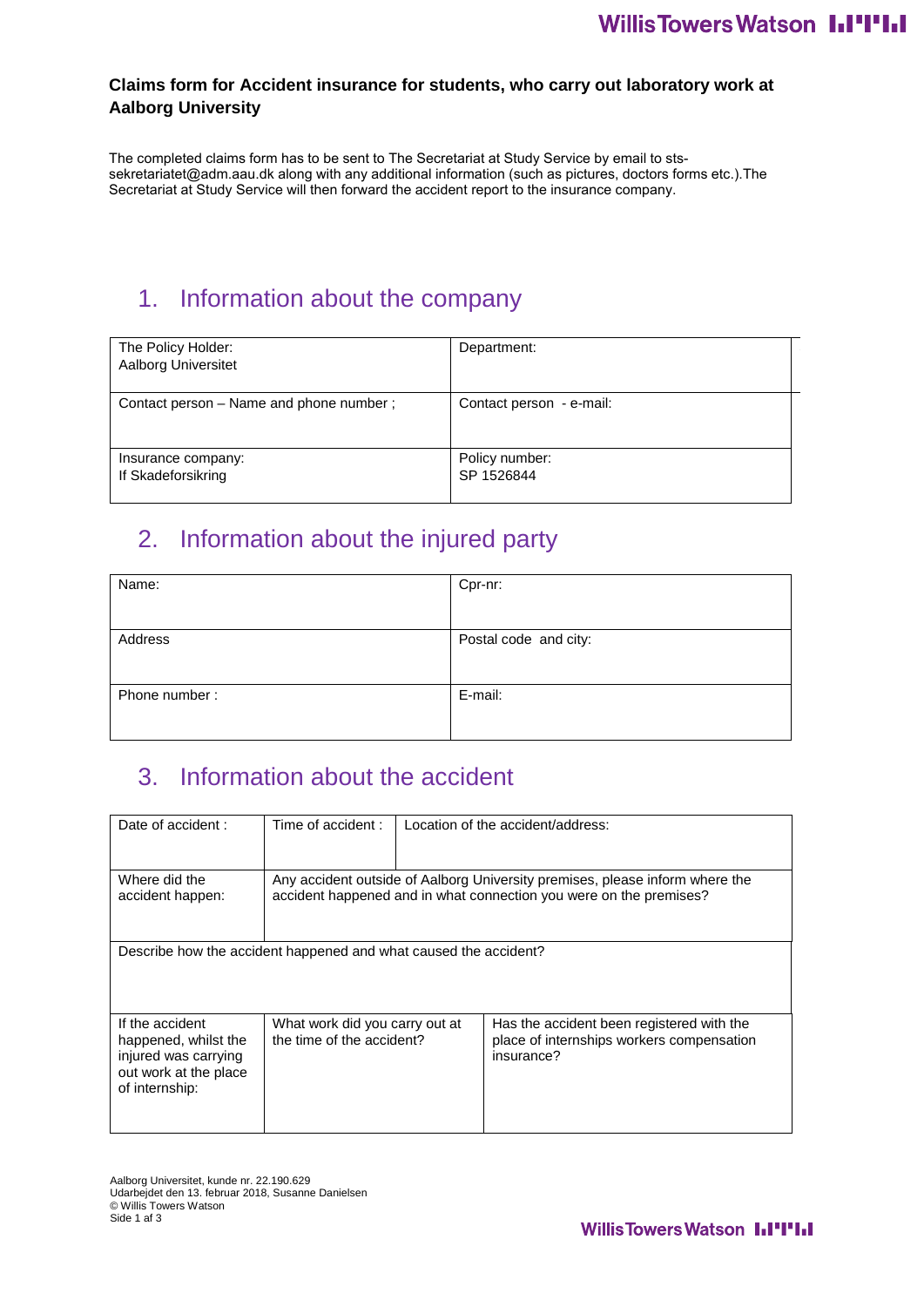Claims form for Accident insurance for students, whom carry out laboratory work at Aalborg Universitet

#### 2

## 4. How were you injured, and how have you been treated?

What body part was injured?

How was the body part injured ?

What date did you first receive an examination/ or treatment?

# 5. Medical Treatment

| When did you receive medical treatment (date and time) |                                                                   |  |
|--------------------------------------------------------|-------------------------------------------------------------------|--|
| Where did you<br>receive medical<br>treatment?         | Name and address of treatment place/centre                        |  |
| Have you received<br>follow up treatment?              | If yes, please detail name and address of treatment place/ centre |  |
|                                                        | Named, address and phone number of your general practitioner:     |  |

## 6. Information about previous injury or illness

| Were you completely<br>healthy at the time of the<br>accident?                                | (please X the<br>answer)<br>YES?<br>NO? | If NO, please give details:                   |
|-----------------------------------------------------------------------------------------------|-----------------------------------------|-----------------------------------------------|
| Do you suffer from a<br>chronic illness or a<br>prolonged period of<br>Illness?               | (please X the<br>answer)<br>YES?<br>NO? | If yes, please give details:                  |
| Have you previously had<br>an injury, treatment or an<br>illness in the injured body<br>part? | (please X the<br>answer)<br>YES?<br>NO? | If yes, please give details, including dates: |